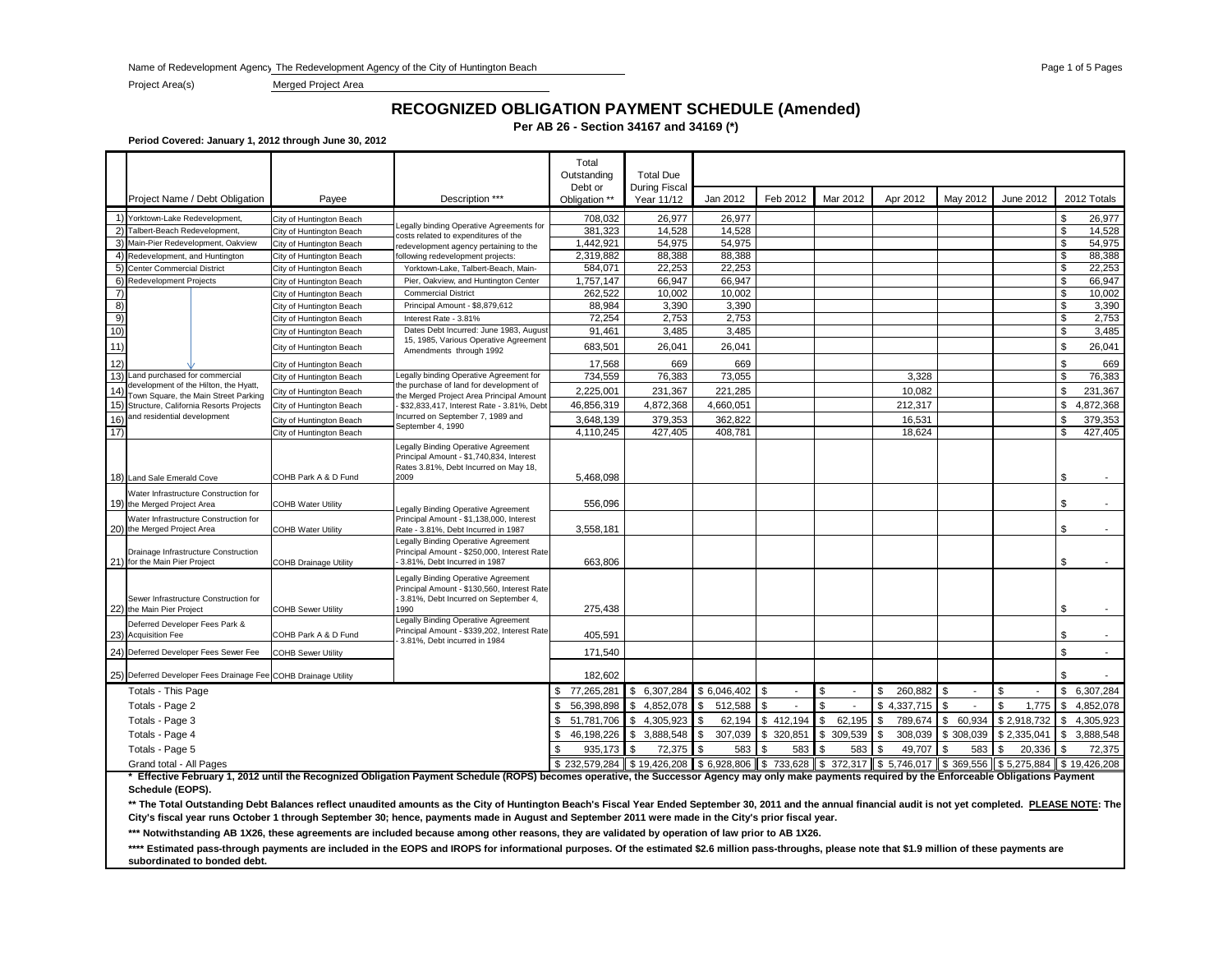Merged Project Area

# **RECOGNIZED OBLIGATION PAYMENT SCHEDULE (Amended)**

#### **Per AB 26 - Section 34167 and 34169 (\*)**

**Period Covered: January 1, 2012 through June 30, 2012**

|  |                                                                          |                                         |                                                                                                                                                                                                                                                | Total<br>Outstanding     |       | <b>Total Due</b>                    |          |          |                |                  |          |           |                   |
|--|--------------------------------------------------------------------------|-----------------------------------------|------------------------------------------------------------------------------------------------------------------------------------------------------------------------------------------------------------------------------------------------|--------------------------|-------|-------------------------------------|----------|----------|----------------|------------------|----------|-----------|-------------------|
|  | Project Name / Debt Obligation                                           | Payee                                   | Description ***                                                                                                                                                                                                                                | Debt or<br>Obligation ** |       | <b>During Fiscal</b><br>Year 11/12  | Jan 2012 | Feb 2012 | Mar 2012       | Apr 2012         | May 2012 | June 2012 | 2012 Totals       |
|  | 1) Main-Pier Purchase Loan Repayment                                     | <b>Housing Authority</b>                | Legally Binding and Enforceable Agreement<br>for Property Acquisition for the Main-Pier<br>Project                                                                                                                                             | 1,362,500                |       |                                     |          |          |                |                  |          |           | \$                |
|  | 2) Hyatt Regency Huntington Beach Project Robert Mayer Corporation       |                                         | Disposition and Development Agreement<br>approved on September 14, 1998 for the<br><b>Waterfront Development</b>                                                                                                                               | 5,803,061                |       | 368,626                             |          |          |                | 368.626          |          |           | \$<br>368.626     |
|  | 3) 2002 Tax Allocation Refunding Bonds                                   | Bank of New York Trust Co.              | Tax Allocation Bonds Debt Service<br>Payments                                                                                                                                                                                                  | 17,964,850               |       | 1,635,738                           | 320.369  |          |                | 1,315,369        |          |           | \$1,635,738       |
|  | 4) 1999 Tax Allocation Refunding Bonds                                   | Bank of New York Trust Co.              | Tax Allocation Bonds Debt Service<br>Payments                                                                                                                                                                                                  | 8,221,038                |       | 748,088                             | 149,044  |          |                | 599.044          |          |           | \$<br>748,088     |
|  | 5) 2002 Tax Allocation Refunding Bonds                                   | Arbitrage Compliance Specialist         | Tax Allocation Bonds arbitrage rebate<br>calculation - Federal IRS Compliance                                                                                                                                                                  |                          | 500   | 500                                 |          |          |                | 500              |          |           | \$<br>500         |
|  | 6) 1999 Tax Allocation Refunding Bonds                                   | Arbitrage Compliance Specialist         | Tax Allocation Bonds arbitrage rebate<br>calculation - Federal IRS Compliance                                                                                                                                                                  |                          | 500   | 500                                 |          |          |                | 500              |          |           | \$<br>500         |
|  | 7) 2002 Tax Allocation Refunding Bonds                                   | Internal Revenue Service                | 15th Year Arbitrage Rebate Payment<br>Tax Allocation Bonds - Payment to Fiscal                                                                                                                                                                 | 614.600                  |       |                                     |          |          |                |                  |          |           | \$                |
|  | 8) 2002 Tax Allocation Refunding Bonds                                   | Bank of New York Mellon                 | Agent                                                                                                                                                                                                                                          |                          | 1,537 | 1,537                               |          |          |                | 1,537            |          |           | \$<br>1,537       |
|  | 9) 1999 Tax Allocation Refunding Bonds                                   | Bank of New York Mellon                 | Tax Allocation Bonds - Payment to Fiscal<br>Agent                                                                                                                                                                                              |                          | 848   | 848                                 |          |          |                | 848              |          |           | \$<br>848         |
|  | 10) 2002 Tax Allocation Refunding Bonds                                  | AMBAC                                   | Bank of America Master Repurchase<br>Agreement for Debt Service Reserve                                                                                                                                                                        |                          | 3,000 | 3,000                               | 3,000    |          |                |                  |          |           | \$<br>3,000       |
|  | 11) 2002 Tax Allocation Refunding Bonds                                  | Harrell & Company Advisors, LLC         | Preparation and filing of Continuing<br>Disclosure Annual Reports and Material<br><b>Event Notices</b>                                                                                                                                         |                          | 250   | 250                                 |          |          |                |                  |          | 250       | \$<br>250         |
|  | 12) 1999 Tax Allocation Refunding Bonds                                  | Harrell & Company Advisors, LLC         | Preparation and filing of Continuing<br>Disclosure Annual Reports and Material<br><b>Event Notices</b>                                                                                                                                         |                          | 1.525 | 1,525                               |          |          |                |                  |          | 1,525     | 1,525<br>- \$     |
|  | Emerald Cove 2010 Series A Lease<br>13) Revenue Refunding Bonds          | US Bank                                 | Emerald Cove 2010 Series A Lease<br>Revenue Refunding Bonds Debt Service<br>Payments                                                                                                                                                           | 4,054,198                |       | 406,116                             |          |          |                | 406.116          |          |           | \$<br>406.116     |
|  | HUD Section 108 Infrastructure Loan for<br>14) Hyatt/Hilton Properties   | Bank of New York Mellon                 | Legally binding and enforceable loan<br>agreement with the U.S. Department of<br>Housing and Urban Development for capital<br>improvements                                                                                                     | 3,804,470                |       | 410,350                             | 40,175   |          |                | 370,175          |          |           | \$<br>410,350     |
|  | 15) HELP Bowen Court                                                     | California Housing Finance<br>Authority | Full payment of loan borrowed by Agency<br>for Senior Rental Complex from the State of<br>California                                                                                                                                           | 643,727                  |       |                                     |          |          |                |                  |          |           | \$                |
|  | Bella Terra Parking Infrastructure<br>16) Property Tax Sharing Agreement | Bella Terra Associates LLC              | Property Tax Sharing Agreement required<br>under the terms of the Owner Participation<br>Agreement (dated 10/2/2000) and Second<br>Implementation Agreement (dated<br>9/17/2007) for the development of the<br>Huntington Center (Bella Terra) | 13,922,294               |       | 1,275,000                           |          |          |                | 1,275,000        |          |           | \$1,275,000       |
|  |                                                                          |                                         |                                                                                                                                                                                                                                                |                          |       | 56,398,898 \$4,852,078 \$512,588 \$ |          |          | $\mathfrak{s}$ | $$4,337,715$ \\$ |          | \$        | 1,775 \$4,852,078 |

**\* Effective February 1, 2012 until the Recognized Obligation Payment Schedule (ROPS) becomes operative, the Successor Agency may only make payments required by the Enforceable Obligations Payment Schedule (EOPS).**

\*\* The Total Outstanding Debt Balances reflect unaudited amounts as the City of Huntington Beach's Fiscal Year Ended September 30, 2011 and the annual financial audit is not yet completed. PLEASE **NOTE: The City's fiscal year runs October 1 through September 30.**

**\*\*\* Notwithstanding AB 1X26, these agreements are included because among other reasons, they are validated by operation of law prior to AB 1X26.**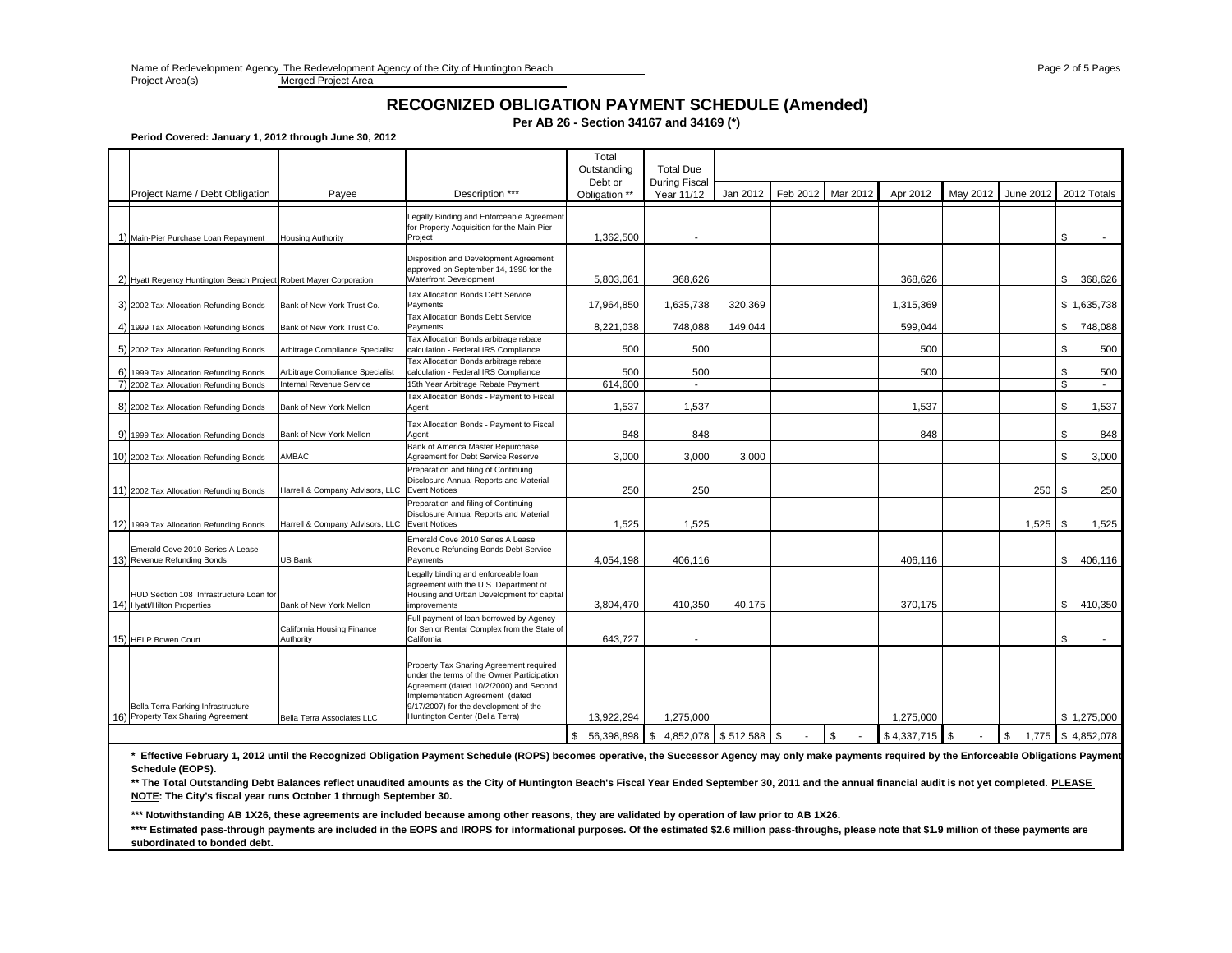Name of Redevelopment Agency The Redevelopment Agency of the City of Huntington Beach Page 3 of 5 Page 3 of 5 Page 3 of 5 Pages

Project Area(s) Merged Project Area

## **RECOGNIZED OBLIGATION PAYMENT SCHEDULE (Amended)**

**Per AB 26 - Section 34167 and 34169 (\*)**

**Period Covered: January 1, 2012 through June 30, 2012**

|    | Project Name / Debt Obligation                                                 | Payee                                                                       | Description ***                                                                                                                                                                                                                                                                                              | Total<br>Outstanding<br>Debt or<br>Obligation ** | <b>Total Due</b><br><b>During Fiscal</b><br>Year 11/12 | Jan 2012 | Feb 2012 | Mar 2012 | Apr 2012                                                 | May 2012 | June 2012   | 2012 Totals             |
|----|--------------------------------------------------------------------------------|-----------------------------------------------------------------------------|--------------------------------------------------------------------------------------------------------------------------------------------------------------------------------------------------------------------------------------------------------------------------------------------------------------|--------------------------------------------------|--------------------------------------------------------|----------|----------|----------|----------------------------------------------------------|----------|-------------|-------------------------|
|    |                                                                                |                                                                             |                                                                                                                                                                                                                                                                                                              |                                                  |                                                        |          |          |          |                                                          |          |             |                         |
| 1) | Strand Hotel and Mixed-Use Project,<br>Parking & Infrastructure                | CIM Group, LLC                                                              | Property Tax Sharing Agreement under<br>the Disposition and Development<br>Agreement (DDA) for development of<br>hotel, retail, restaurant, and public parking<br>structure. The Implementation of the DDA<br>and the Sixth Implementation Agreement<br>were entered into from June 1999 to<br>November 2008 | 13,997,626                                       | 677,903                                                |          |          |          | 677,903                                                  |          |             | \$ 677,903              |
|    | 2) Strand Project Additional Parking                                           | CIM Group, LLC                                                              | Property Tax Sharing Agreement under<br>the Disposition and Development<br>Agreement (DDA) and Sixth<br>Implementation Agreement for the Strand<br>projects parking structure authorized on<br>January 20, 2009.                                                                                             | 1,088,861                                        | 49,576                                                 |          |          |          | 49,576                                                   |          |             | \$<br>49,576            |
|    | 3) Bella Terra Phase II                                                        | <b>BTDJM Phase II Associates</b><br>(DJM)                                   | Affordable Housing Agreement approved<br>on October 4, 2010 for construction of a<br>467 mixed-use unit project. Project is<br>currently under construction and financed<br>by property tax allocations.                                                                                                     | 27,428,830                                       |                                                        |          |          |          |                                                          |          |             | \$                      |
|    | 4) Pacific City                                                                | <b>Makar Properties</b>                                                     | Owner Participation Agreement approved<br>on October 16, 2006 for future<br>development of a 31-acre site located at<br>Pacific Coast Highway and First Street<br>and financed by property tax allocations.                                                                                                  | 5,500,000                                        |                                                        |          |          |          |                                                          |          |             | \$                      |
|    | 5) Pass Through Agreements (Estimated)                                         | Orange County, Various School<br>Districts, and City of Huntington<br>Beach | Pre and Post AB1290 statutory payments<br>mandated by Health and Safety Code<br>(HSC) Section 33607                                                                                                                                                                                                          | 2,640,000                                        | 2,640,000                                              |          | 350,000  |          |                                                          |          |             | 2,290,000   \$2,640,000 |
|    | Enforcement of Successor Agency<br>compliance and monitoring per AB<br>6) 1X26 | <b>Successor Agency</b>                                                     | Successor Agency administrative<br>obligations relating to maintaining<br>payments on enforceable obligations and<br>other activities as required by AB 1X26                                                                                                                                                 | 424,801                                          | 318,601                                                | 35,400   | 35,400   | 35,400   | 35,400                                                   | 35,400   | 141,601     | \$318,601               |
|    | Covenant Monitoring Obligations of<br>7) Housing Authority                     | <b>Housing Authority</b>                                                    | Statutory obligations for housing<br>affordability, production, reporting and<br>compliance as per Government Code.                                                                                                                                                                                          | 306,403                                          | 229,801                                                | 25,534   | 25,534   | 25,534   | 25,534                                                   | 25,534   |             | 102,131 \$ 229,801      |
|    | Successor Agency compliance and<br>8) monitoring per AB 1X26                   | Kane Ballmer and Berkman                                                    | Legal costs to ensure Successor Agency<br>compliance with AB 1X26                                                                                                                                                                                                                                            | 160,000                                          | 160,000                                                |          |          |          |                                                          |          | 160,000     | \$<br>160,000           |
|    | Independent financial statement and<br>9) compliance audit                     | Macias Gini & O'Connell LLP                                                 | Independent financial statement and<br>compliance of the agency in accordance<br>with Government Auditing Standards<br>Statement on Auditing Standards (SAS)<br>No. 117, "Compliance Audit"                                                                                                                  | 10,185                                           | 5,042                                                  | 1,260    | 1,260    | 1,261    | 1,261                                                    |          |             | \$<br>5,042             |
|    | Successor Agency compliance per AB<br>10) 1X26                                 | <b>Keyser Marston</b>                                                       | Legally binding and enforceable<br>agreement for continued administration<br>and operation of Successor Agency                                                                                                                                                                                               | 75,000                                           | 75,000                                                 |          |          |          |                                                          |          | 75,000      | <b>S</b><br>75,000      |
|    | Housing Authority Covenant monitoring<br>11) per AB 987                        | <b>Keyser Marston</b>                                                       | Statutory obligation for Housing reporting,<br>auditing and compliance                                                                                                                                                                                                                                       | 150,000                                          | 150,000                                                |          |          |          |                                                          |          | 150,000     | \$ 150,000              |
|    |                                                                                |                                                                             |                                                                                                                                                                                                                                                                                                              | \$ 51,781,706                                    | \$                                                     |          |          |          | 4,305,923 \$62,194 \$412,194 \$62,195 \$789,674 \$60,934 |          | \$2,918,732 | \$4,305,923             |

**\* Effective February 1, 2012 until the Recognized Obligation Payment Schedule (ROPS) becomes operative, the Successor Agency may only make payments required by the Enforceable Obligations Payment Schedule (EOPS).**

**\*\* The Total Outstanding Debt Balances reflect unaudited amounts as the City of Huntington Beach's Fiscal Year Ended September 30, 2011 and the annual financial audit is not yet completed. PLEASE NOTE: The City's fiscal year runs October 1 through September 30.**

**\*\*\* Notwithstanding AB 1X26, these agreements are included because among other reasons, they are validated by operation of law prior to AB 1X26.**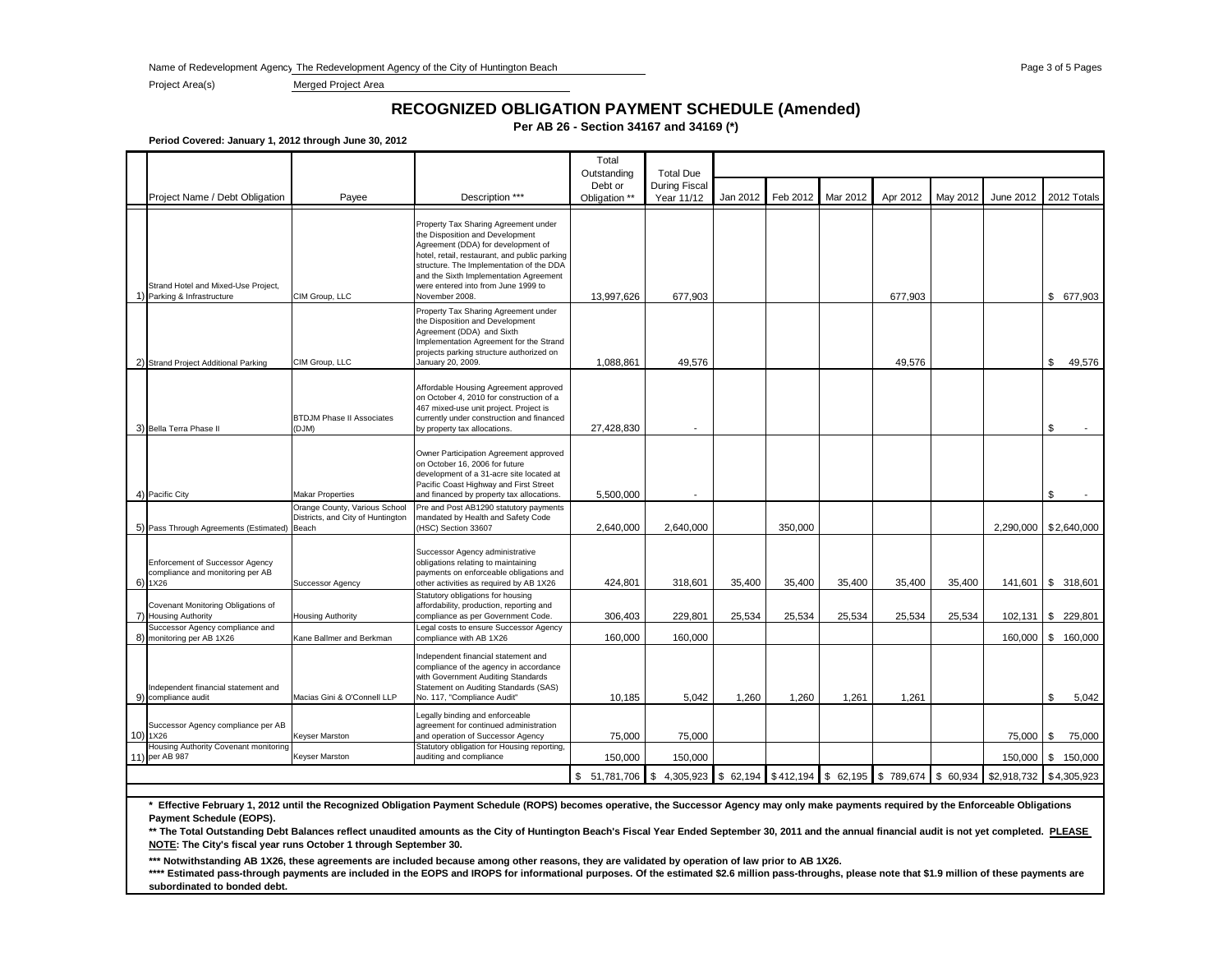Name of Redevelopment Agency The Redevelopment Agency of the City of Huntington Beach Page 4 of 5 Page 4 of 5 Pages 4 of 5 Pages

Project Area(s) Merged Project Area

### **Per AB 26 - Section 34167 and 34169 (\*) RECOGNIZED OBLIGATION PAYMENT SCHEDULE (Amended)**

**Period Covered: January 1, 2012 through June 30, 2012**

|              |                                                                                                                                                                                                                                                                                                                                      |                                                                    |                                                                                                                                                                                                                                                                         | Total<br>Outstanding     | <b>Total Due</b>            |                         |                         |               |              |                                 |                        |              |         |
|--------------|--------------------------------------------------------------------------------------------------------------------------------------------------------------------------------------------------------------------------------------------------------------------------------------------------------------------------------------|--------------------------------------------------------------------|-------------------------------------------------------------------------------------------------------------------------------------------------------------------------------------------------------------------------------------------------------------------------|--------------------------|-----------------------------|-------------------------|-------------------------|---------------|--------------|---------------------------------|------------------------|--------------|---------|
|              | Project Name / Debt Obligation                                                                                                                                                                                                                                                                                                       | Payee                                                              | Description ***                                                                                                                                                                                                                                                         | Debt or<br>Obligation ** | During Fiscal<br>Year 11/12 | Jan 2012                | Feb 2012                | Mar 2012      | Apr 2012     | May 2012                        | June 2012              | 2012 Totals  |         |
|              | Affordable Housing Compliance pursuant<br>to the requirements of Section<br>33413(b)(4) and 33490(a)(2) and (3) of<br>the California<br>Community Redevelopment Law, Health<br>and Safety Code Section 33000, et. seq.<br>Covenant monitoring per AB 987.                                                                            | Amerinational                                                      | Statutory obligation for housing compliance<br>services pursuant to the requirements of<br>Section 33413(b)(4) and 33490(a)(2) and (3) of<br>the California<br>Community Redevelopment Law, Health and<br>Safety Code Section 33000, et. seq.                           | 75,000                   | 75,000                      |                         |                         |               |              |                                 | 75,000                 | S            | 75,000  |
| $\mathbf{2}$ | Affordable Housing Compliance pursuant<br>to the requirements of Section<br>33413(b)(4) and 33490(a)(2) and (3) of<br>the California<br>Community Redevelopment Law, Health<br>and Safety Code Section 33000, et. seg.<br>Covenant monitoring per AB 987.                                                                            | Kane Ballmer and Berkman                                           | Statutory obligation for legal, compliance and<br>operations of Housing Authority pursuant to the<br>requirements of Section 33413(b)(4) and<br>33490(a)(2) and (3) of the California<br>Community Redevelopment Law, Health and<br>Safety Code Section 33000, et. seq. | 150,000                  | 150,000                     |                         |                         |               |              |                                 | 150,000                | $\mathbb{S}$ | 150,000 |
|              | Repayment of SERAF Debt Obligation<br>3) 2009                                                                                                                                                                                                                                                                                        | <b>Housing Authority</b>                                           | Legally enforceable obligation for SERAF Loan<br>repayment                                                                                                                                                                                                              | 3,227,706                |                             |                         |                         |               |              |                                 |                        | S            |         |
|              | Repayment of SERAF Debt Obligation<br>4) 2010                                                                                                                                                                                                                                                                                        | <b>Housing Authority</b>                                           | Legally enforceable obligation for SERAF Loan<br>repayment                                                                                                                                                                                                              | 700,000                  |                             |                         |                         |               |              |                                 |                        | \$.          |         |
|              | Abdelmudi Owner Participation<br>5) Agreement/Rent Differential Agreement Abdelmudi Development Company on November 21, 1994.                                                                                                                                                                                                        |                                                                    | Owner Participationt Agreement /Rent<br>Differential Agreement approved on May 28,<br>1991 for the development of the three story<br>building at the Oceanview Promenade. The<br>Third Implementation Amendment took effect                                             | 4,812                    | 4,812                       |                         | 812                     | 1,000         | 1,000        | 1,000                           | $1,000$ \ \$           |              | 4,812   |
|              | ow/Moderate Inc 20 % Set Aside                                                                                                                                                                                                                                                                                                       |                                                                    |                                                                                                                                                                                                                                                                         |                          |                             |                         |                         |               |              |                                 |                        |              |         |
| 6)           | pursuant to Health and Safety Code<br>section 33487                                                                                                                                                                                                                                                                                  | <b>Housing Authority</b>                                           | Statutory housing obligations required by<br>Health and Safety Code section 33487                                                                                                                                                                                       | 39,637,666               | 3,604,000                   | 300,333                 | 300,333                 | 300,333       | 300,333      | 300,333                         | 2,102,335 \$ 3,604,000 |              |         |
|              | Covenant enforcement for Affordable<br>housing projects for the purpose of<br>increasing, improving, and preserving the<br>City's supply of low and moderate income<br>housing pursuant to the requirements of<br>Section 33413(b)(4) and 33490(a)(2) and<br>(3) of the California Community<br>Redevelopment Law, Health and Safety |                                                                    | Statutory obligation for legal compliance and<br>operations of Housing Authority pursuant to the<br>requirements of Section 33413(b)(4) and<br>33490(a)(2) and (3) of the California<br>Community Redevelopment Law, Health and                                         |                          |                             |                         |                         |               |              |                                 |                        |              |         |
| 7)           | Code Section 33000, et. seq.                                                                                                                                                                                                                                                                                                         | Grace Jo, Esq                                                      | Safety Code Section 33000, et. seq.<br>Unfunded CalPERS pension obligation as per                                                                                                                                                                                       | 100,000                  | 40,236                      | 6,706                   | 6,706                   | 6,706         | 6,706        | 6,706                           | 6,706                  | s            | 40,236  |
|              | 8) Unfunded CalPERS Pension Liabilities                                                                                                                                                                                                                                                                                              | CalPERS                                                            | CalPERS actuarial valuation as of June 30,<br>2010.                                                                                                                                                                                                                     | 1,483,151                | ÷.                          |                         |                         |               |              |                                 |                        | £.           |         |
| 9)           | Unfunded Supplemental Retirement<br>Liabilities                                                                                                                                                                                                                                                                                      | US Bank                                                            | Unfunded actuarial accrued liability as of<br>September 30, 2011 as per actuarial valuation<br>by AON Consulting, Inc.                                                                                                                                                  | 409,000                  |                             |                         |                         |               |              |                                 |                        | \$           |         |
|              | Public Agency Retirement Systems                                                                                                                                                                                                                                                                                                     |                                                                    | Legally enforceable retirement obligation for<br>early retirement incentive program and annuity<br>contract with Pacific Life Insurance                                                                                                                                 |                          |                             |                         |                         |               |              |                                 |                        |              |         |
|              | 10) (PARS) Notes Payable                                                                                                                                                                                                                                                                                                             | Pacific Life Ins                                                   | Incorporated.                                                                                                                                                                                                                                                           | 80,000                   |                             |                         |                         |               |              |                                 |                        | \$           |         |
|              | 11) Unfunded OPEB Liabilities                                                                                                                                                                                                                                                                                                        | CalPERS/CERBT                                                      | Unfunded actuarial accrued liability as of June<br>30, 2011 as per AON Consulting, Inc.                                                                                                                                                                                 | 160,000                  |                             |                         |                         |               |              |                                 |                        | S            |         |
| 12)          | Obligation for unused employee General Housing and Redevelopment<br>Leave earned and vested                                                                                                                                                                                                                                          | City employees directly involved ir<br>projects and administration | Obligation for unused employee General Leave<br>earned and vested as per MOUs and AB 1X26                                                                                                                                                                               | 124,391                  |                             |                         |                         |               |              |                                 |                        | S            |         |
| 13)          | Successor Agency Compliance<br>Successor Agency Compliance per H &                                                                                                                                                                                                                                                                   | Nagasaki and Associates                                            | Appraisal and real estate consultant                                                                                                                                                                                                                                    | 15,000                   | 3,000                       |                         | 3,000                   |               |              |                                 |                        | \$           | 3,000   |
|              | 14) S Code 33433<br>egally enforceable obligation as per                                                                                                                                                                                                                                                                             | <b>Tierra West</b>                                                 | Financial and Real estate consultant                                                                                                                                                                                                                                    | 30,000                   | 10,000                      |                         | 10,000                  |               |              |                                 |                        | \$           | 10,000  |
| 15)          | Memorandum of Understanding with<br>bargaining unit                                                                                                                                                                                                                                                                                  | uis Gomez                                                          | Legally enforceable tuition reimbursement<br>benefit as per MOU and AB 1X26                                                                                                                                                                                             | 1,500                    | 1,500                       |                         |                         | 1,500         |              |                                 |                        | \$           | 1,500   |
|              |                                                                                                                                                                                                                                                                                                                                      |                                                                    |                                                                                                                                                                                                                                                                         |                          | \$46,198,226 \$3,888,548    | $\mathbf{s}$<br>307,039 | $\mathbf{s}$<br>320,851 | 309,539<br>s. | $\mathbf{s}$ | 308,039 \$ 308,039 \$ 2,335,041 |                        | \$3,888,548  |         |

**\* Effective February 1, 2012 until the Recognized Obligation Payment Schedule (ROPS) becomes operative, the Successor Agency may only make payments required by the Enforceable Obligations Payment Schedule** 

(EOPS).<br>\*\* The Total Outstanding Debt Balances reflect unaudited amounts as the City of Huntington Beach's Fiscal Year Ended September 30, 2011 and the annual financial audit is not yet completed. <u>PLEASE NOTE</u>: The City's **fiscal year runs October 1 through September 30.**

**\*\*\* Notwithstanding AB 1X26, these agreements are included because among other reasons, they are validated by operation of law prior to AB 1X26.**